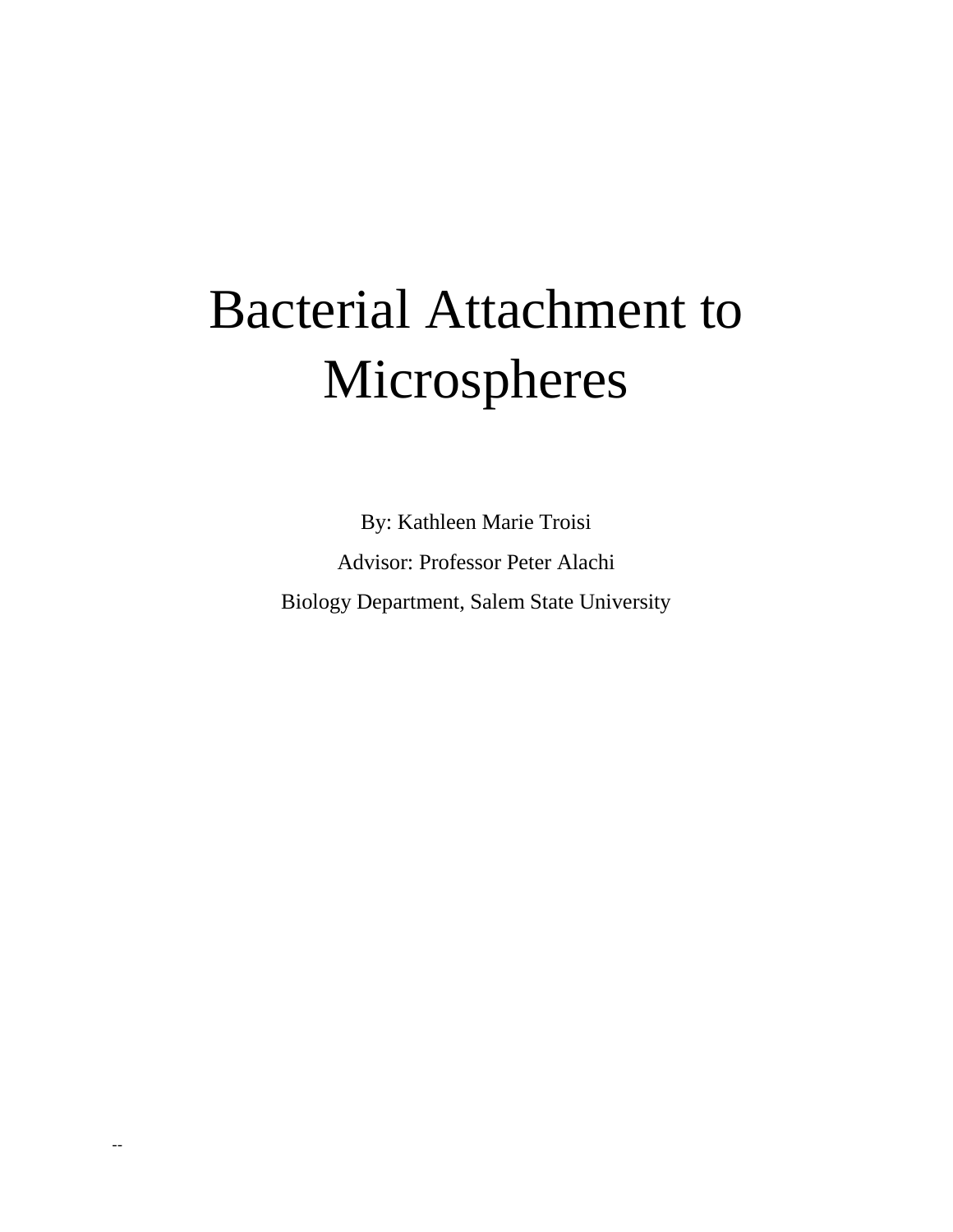## **Acknowledgments**

I'd like to thank Dr. Sheila Schreiner for her initial suggestion and development of the project. I also want to thank Professor Peter Alachi for his guidance as my advisor throughout the project. I'd like to also thank Dr. Paul Kelly for his help obtaining scanning electron micrograph pictures of the microspheres. Many thanks to Lianna Murphy for her help with general lab maintenance. This work could not have been done without the generous funding from the Honors program and the Biology Department at Salem State University. (KT)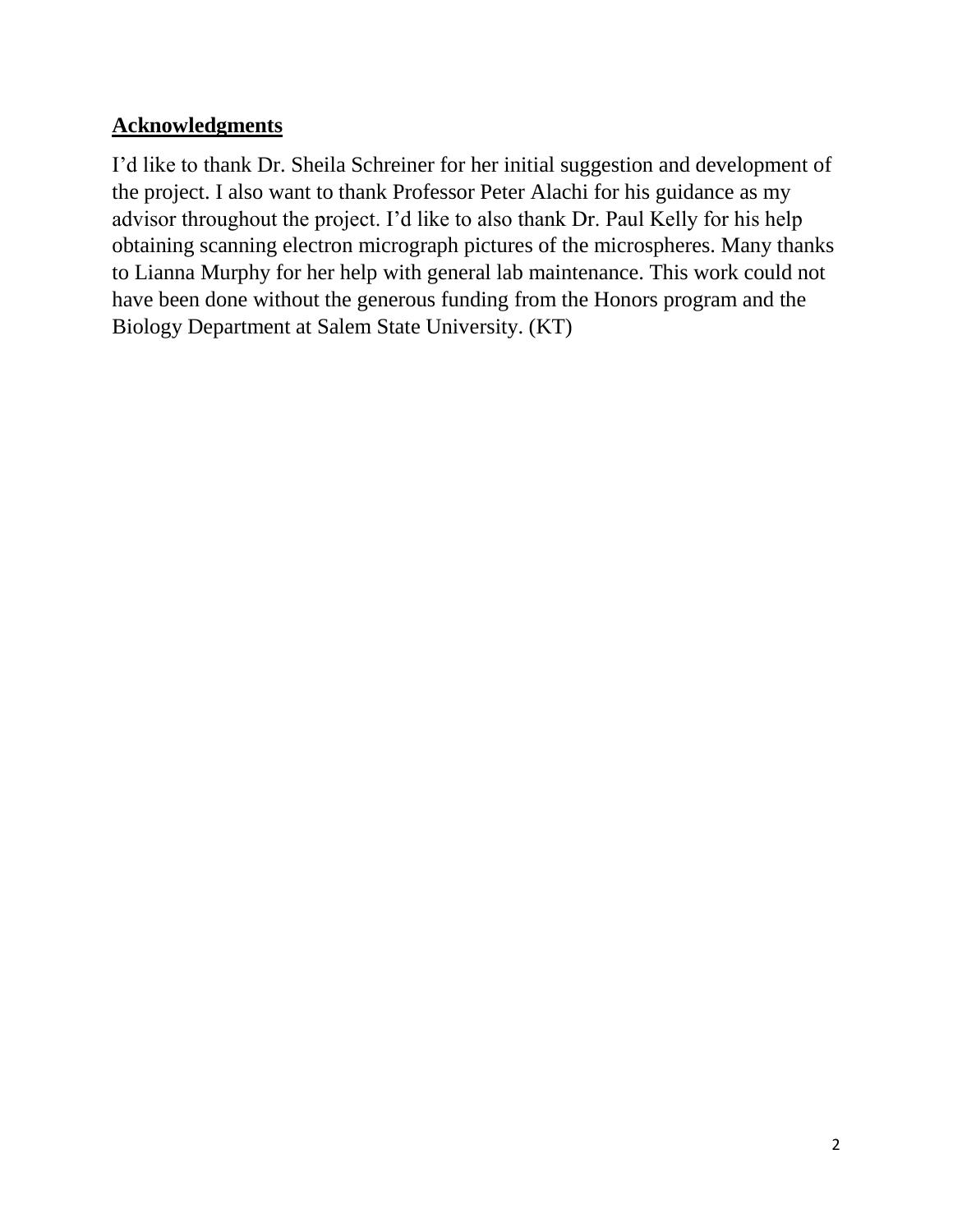# Table of Contents

| <b>Acknowledgments</b> | page | 2              |
|------------------------|------|----------------|
| <b>Abstract</b>        | page | 4              |
| <b>Introduction</b>    | page | $\overline{4}$ |
| <b>Materials</b>       | page | 5              |
| <b>Methods</b>         | page | - 5            |
| <b>Results</b>         | page | 7              |
| <b>Discussion</b>      | page | 10             |
| Conclusion             | page | 12             |
| <b>References</b>      | page | 14             |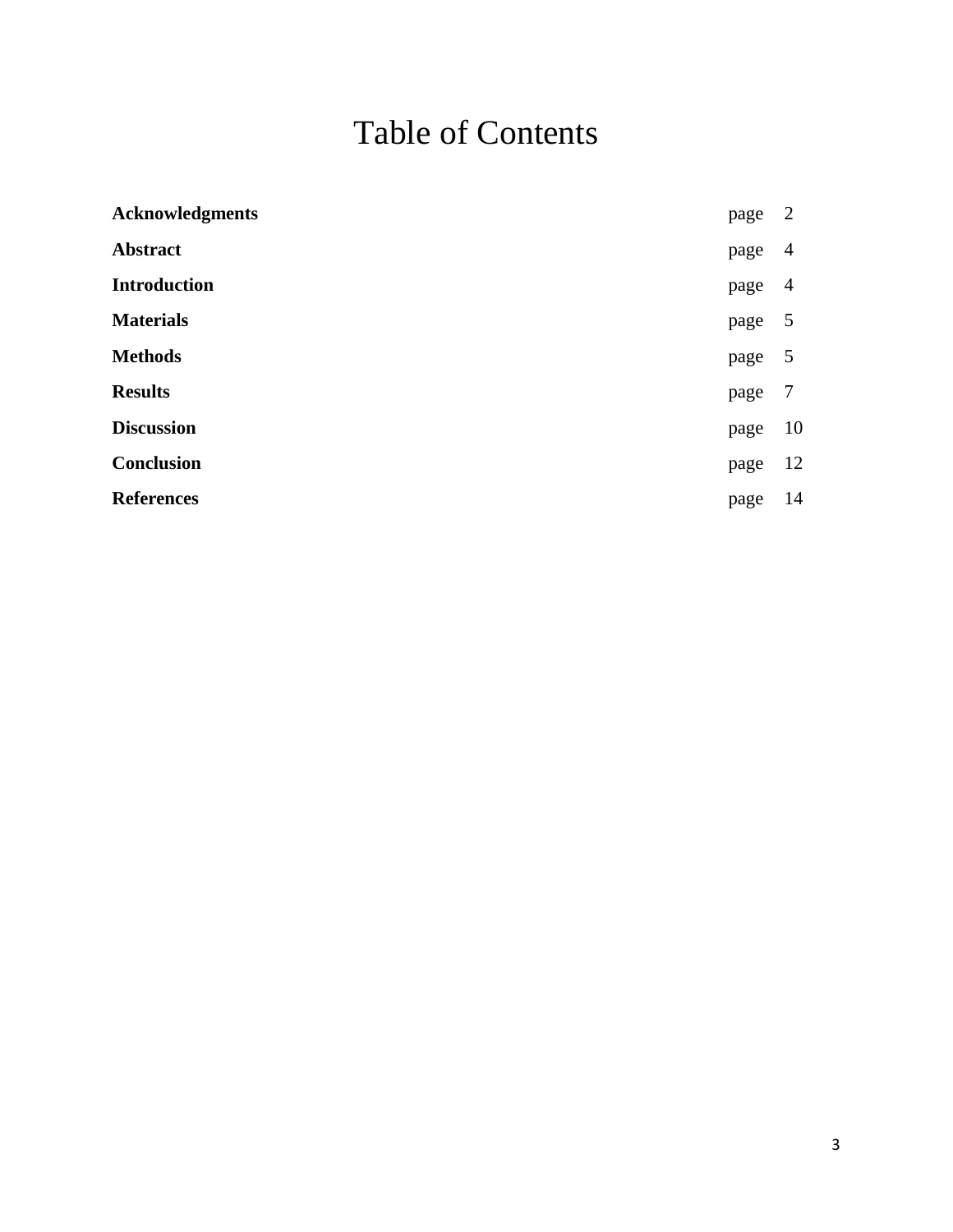#### **Abstract**

Microspheres are small beads that average around 875 μm in diameter and are found in popular facial soaps and toothpastes. They are popular with consumers which raises the concern over how they impact the environment after they have been used. Our data suggests that bacteria were able to attach to the microspheres and crevices within. But can be detached when subjected to different rates of saline solution washes. Since these microspheres can stay intact in water, there are many concerns over their impacts on marine and freshwater life and environments.

#### **Introduction**

Some companies have introduced products that include small plastic 'beads', scientifically named microspheres. The manufacturers claim that the microspheres can facilitate the removal of bacteria from the skin by attracting them to their surfaces and that they're environmentally biodegradable<sup>4</sup>. The microspheres are made of plastic polymer shells and coated with petroleum-based chemicals that attract bacteria.

In facial soaps, these microspheres are washed down the drains after their use along with the bacteria they harbor. Once in the aquatic ecosystems, the microspheres can persist for an unknown amount of time, and in the interim, may attract evolving communities of microorganisms that grow on their surfaces and in various grooves and nicks. Hence, there may be potential risks to humans, animals, and the environment from ingesting these microspheres and their residues.

This initial study looked at the ability of some bacteria to attach to these microspheres.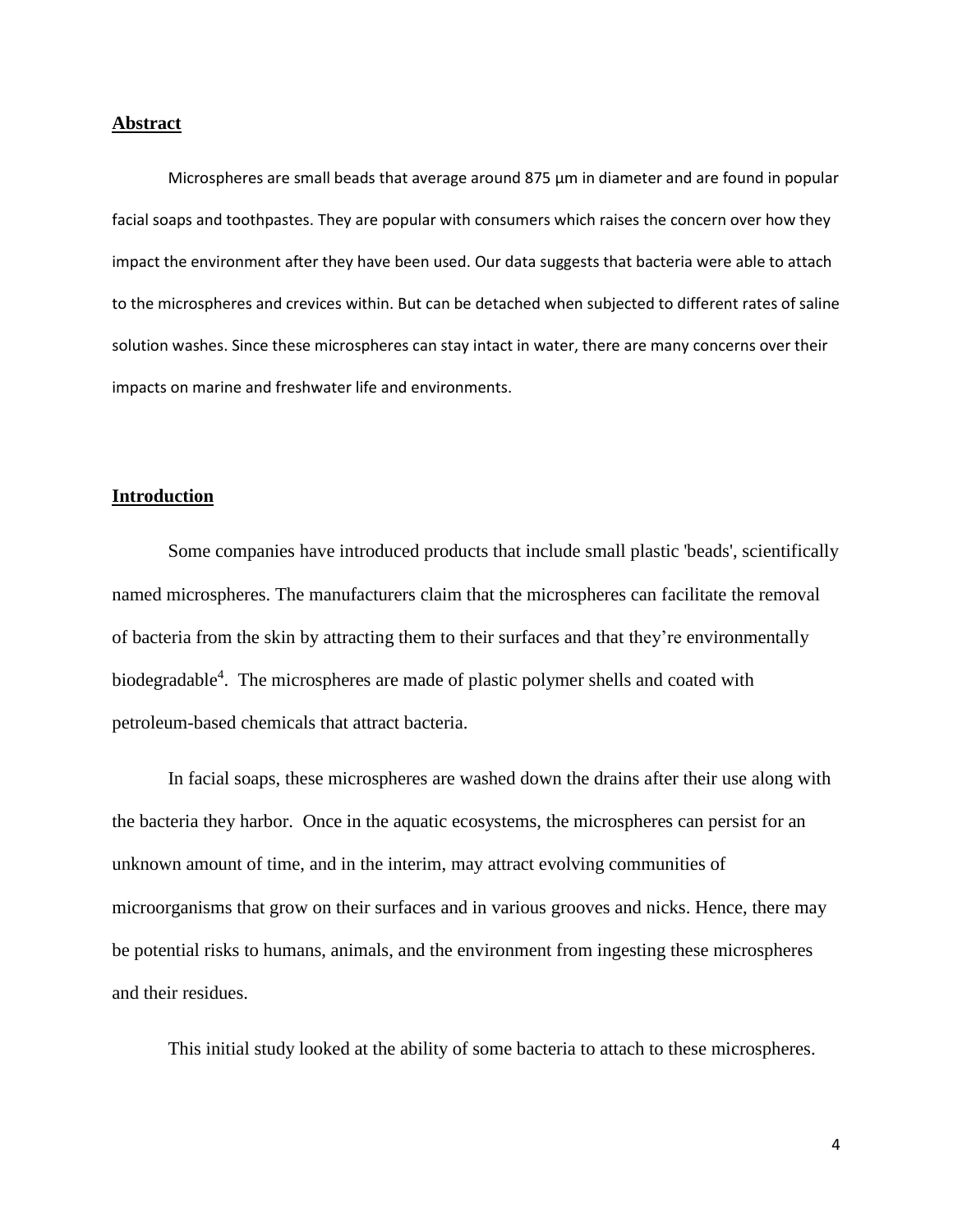#### **Materials**

- Clean and Clear Morning Burst facial soap
- Forceps
- Toothpicks
- Coffee filters
- Bunsen Burner
- Petri dishes
- Vacuum filtration system
- 9 mL Saline solution in sterilized screw-capped test tubes
- Nutrient agar broths and plates
- Ethanol
- Gram stain kit
- UV light
- Autoclave
- Scanning Electron Microscope (SEM)

#### **Methods**

Microspheres were collected from the facial soap product using membrane filtration. The microspheres were sterilized using short wave UV light to avoid damage to them. These microspheres were measured using calibrated micrometer. They averaged at 875 μm and the scanning electron microscope (SEM) measurements showed their size to be the same. The microspheres samples were then tested for sterilization following exposure to UV light and there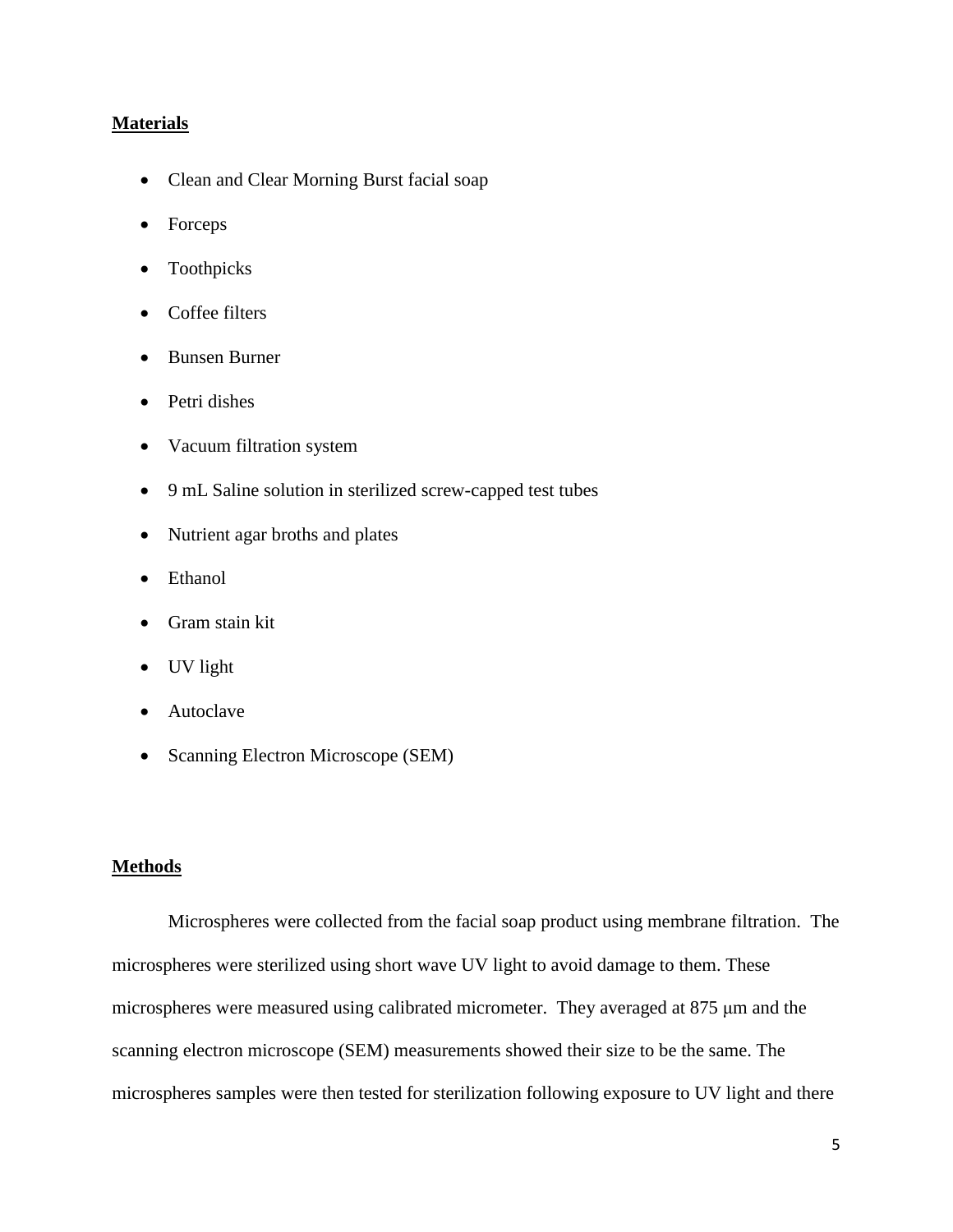was no growth found on the agar plates after a 48 hour incubation period. Four bacteria were selected, gram positive bacteria *Staphylococcus epidermidis* and *Bacillus subtilis* and gram negative bacteria *Escherichia coli,* and *Salmonella enteritidis*. *S. epidermidis* and *B. subtilis* are bacteria that are found on skin. *S. epidermidis* is a resident bacteria on skin whereas *B. subtilis*  are transient bacteria. *E. coli* and *S. enteritidis* are found on contaminated food surfaces. A hand culture sample was also done to see what kinds of bacteria are found on skin. Gram staining techniques were used to help identify the morphology of bacteria. Microspheres were seeded overnight with the bacteria cultures on nutrient broths and agar plates. They were then placed into a sterile nutrient agar and broth to see if they were able to transfer bacteria. The microspheres loaded with bacteria were subjected to a number of washes in saline solution. This involved shaking the samples for 10 seconds. This was followed by culturing the microspheres in nutrient broth for 24 hours.

The first wash test was done using *E. coli* loaded microspheres. *E. coli*  microspheres were subjected to 10 washes. *E. coli* was recovered after four washes but failed to grow beyond that. This process was repeated again for *Salmonella enteritidis, Staphylococcus epidermidis,* and *B. subtilis.* Determining the amount of bacterial growth through the wash cycle required removing two microspheres after each wash onto nutrient agar.

Being able to understand the structure of the microbeads was an important aspect to this study. Microscopy was used to see the structure of the microsphere with and without bacteria. The scanning electron microscope was then used in order to see the structure of the microspheres in a higher resolution. The specimen for this study were microspheres with no bacteria loaded on them, microbeads with *B. subtilis,* and microbeads with bacteria from a mixed hand culture. The pictures of the electron microscope were done by dehydrating and fixing the microbeads to the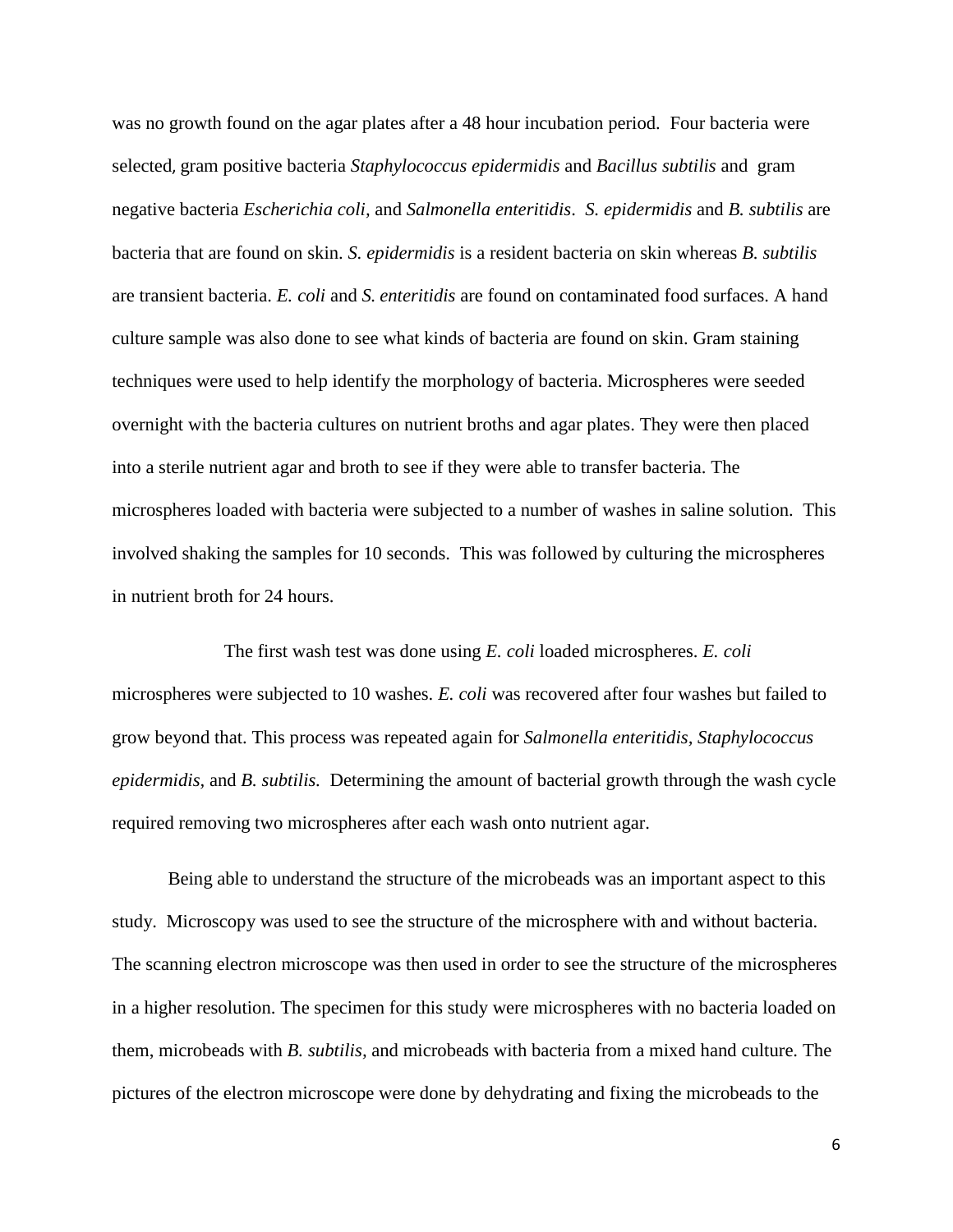carbon paper. Microbeads with bacteria on them were dehydrated and fixed on filter paper. A small amount of gold was then added to the specimens. After the dehydration and adding the gold filaments to the samples, the specimens were ready to be examined under the electron microscope.

#### **Results**

Microspheres were able to be filtered using a vacuum filtration system with sterile coffee filters. Sterile microspheres which were sterilized with UV light yielded no growth following a 48 hour incubation period. UV light sterilization was used in order to minimize the risk of structure damage to the microspheres. Since there was no bacteria growth found on the nutrient broths, this meant that the microspheres were sterilized. The microspheres were then subjected to saline solution tests with bacteria loaded onto them. *B. subtilis* was recovered at 3 and 4 washes. There was no bacteria growth after 20 washes. Since this was a large gap, the test was then scaled down to 10 washes for each bacteria and two microspheres were taken out after each step to track the progress. *E. coli* wash test was done but after the 10 washes, contamination was found but not *E. coli.* The experiment was then repeated with more aseptic techniques to limit the amount of contamination. This was repeated again and *E. coli* growth was not recovered after 4 washes. *S. epidermidis* and *S. enteritidis* were recovered after 10 washes. *B. subtilis* growth was not found after 9 washes.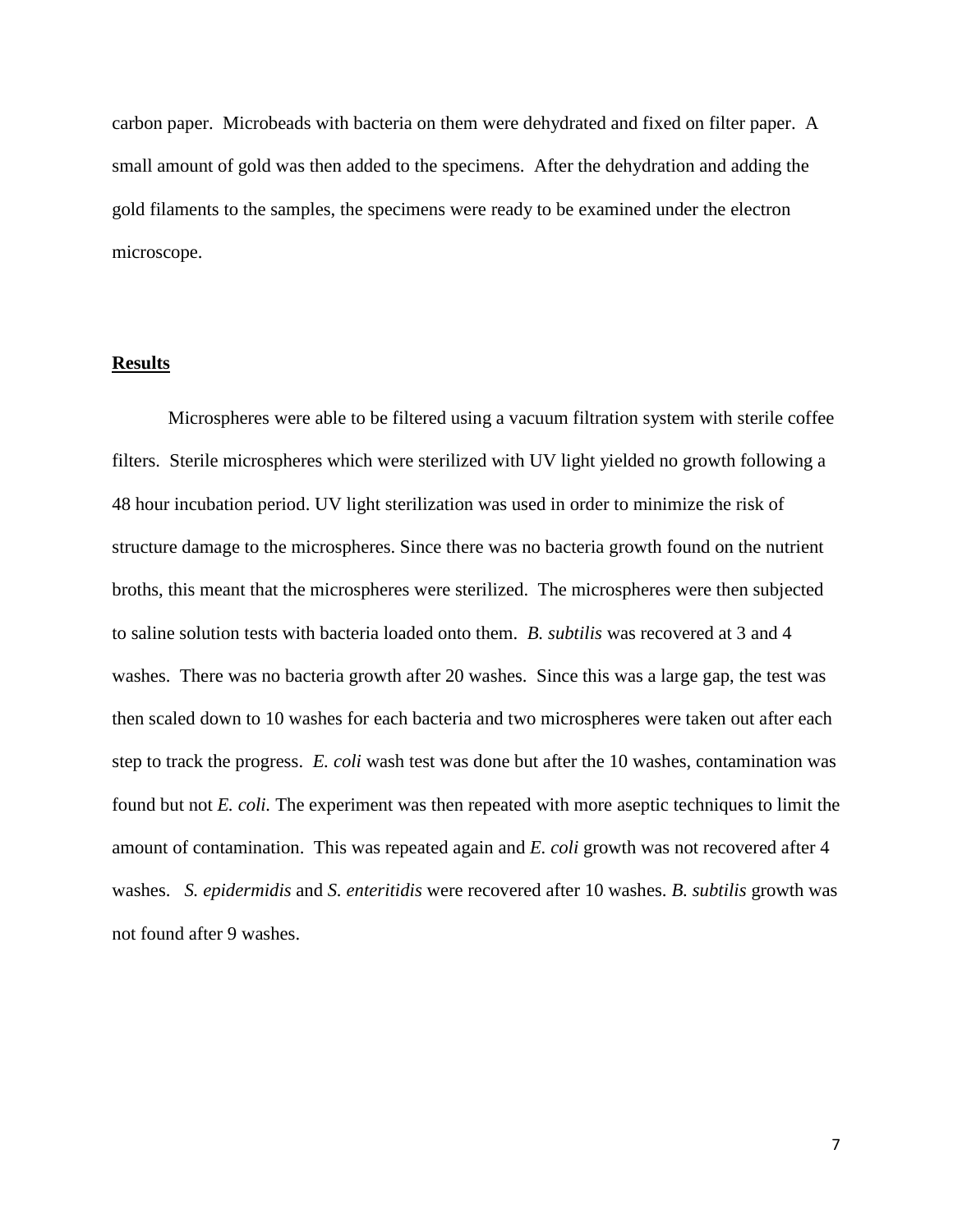

Figure 1: *B. subtilis* culture in nutrient broth after 3, 4, and 20 washes.



Figure 2: *S. epidermidis* culture on nutrient agar plates after 10 washes. *S. epidermidis*  was recovered after each wash.



Figure 3: *E. coli* culture on nutrient agar plates after 10 washes. *E. coli* failed to be recovered after 4 washes.



Figure 4: *S. enteritidis* culture on nutrient agar plates after 10 washes. *S. enteritidis* was recovered after each wash.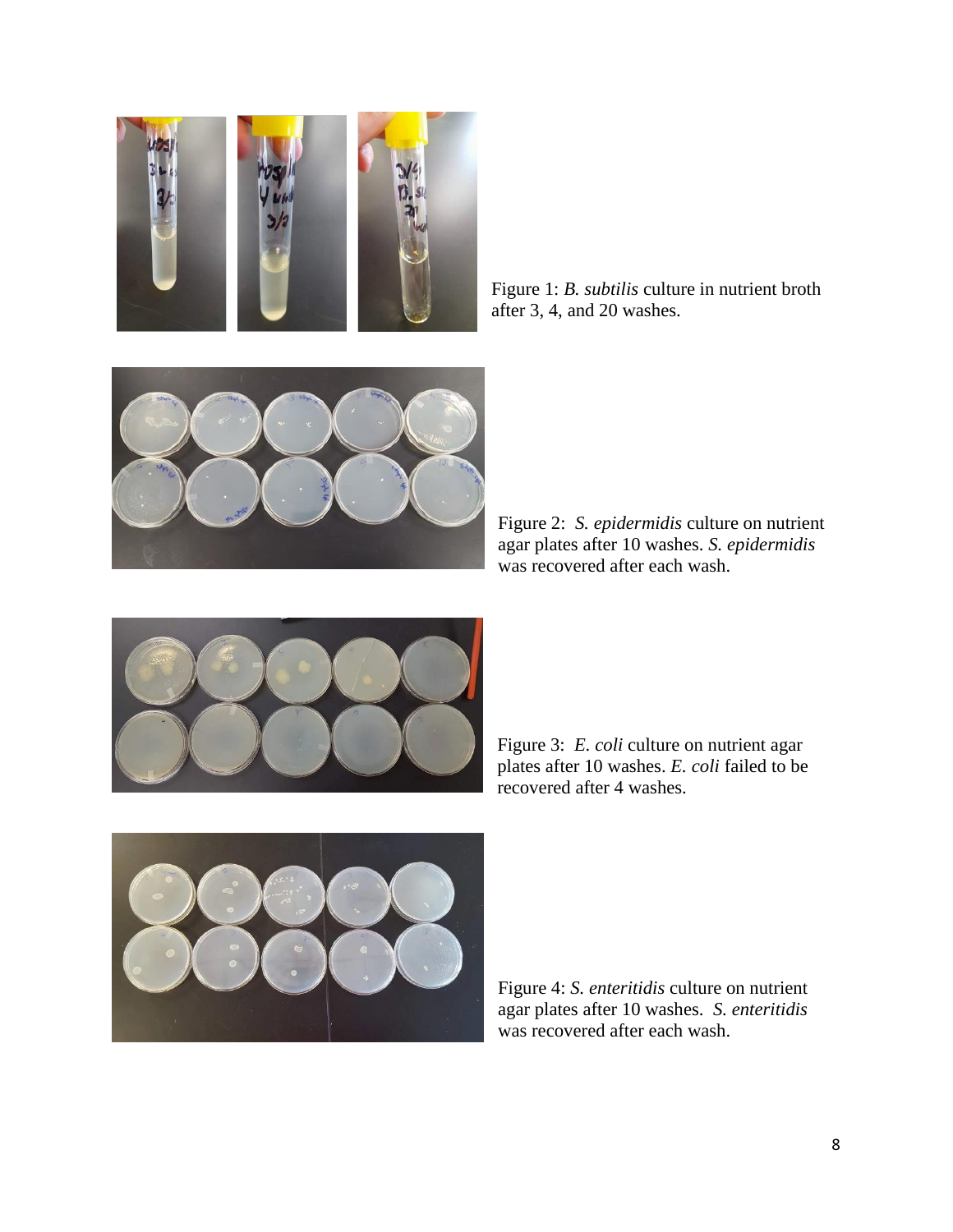

Figure 5: *B. subtilis* culture on nutrient agar plate after 10 washes. *B. subtilis* was recovered after 9 washes.

The SEM pictures show a more detailed view of the microspheres and collaborated with the results from the compound microscope. The SEM showed the various nicks and grooves that the microspheres had where, hypothetically, bacteria can hide. Microspheres that were loaded with *B. subtilis* were examined under the SEM and were shown to have structural damage and bacteria was not found on the microspheres. There is a possibility that the structural damage came from the ethanol dehydration process and that there was not enough bacteria added to the sample before placing under the SEM.



Figure 6: Microspheres under a compound microscope. Left picture show a fragmented microsphere at magnification of 10x. Right picture shows a fragmented microsphere with *B. subtilis* loaded onto the surface at magnification of 40x.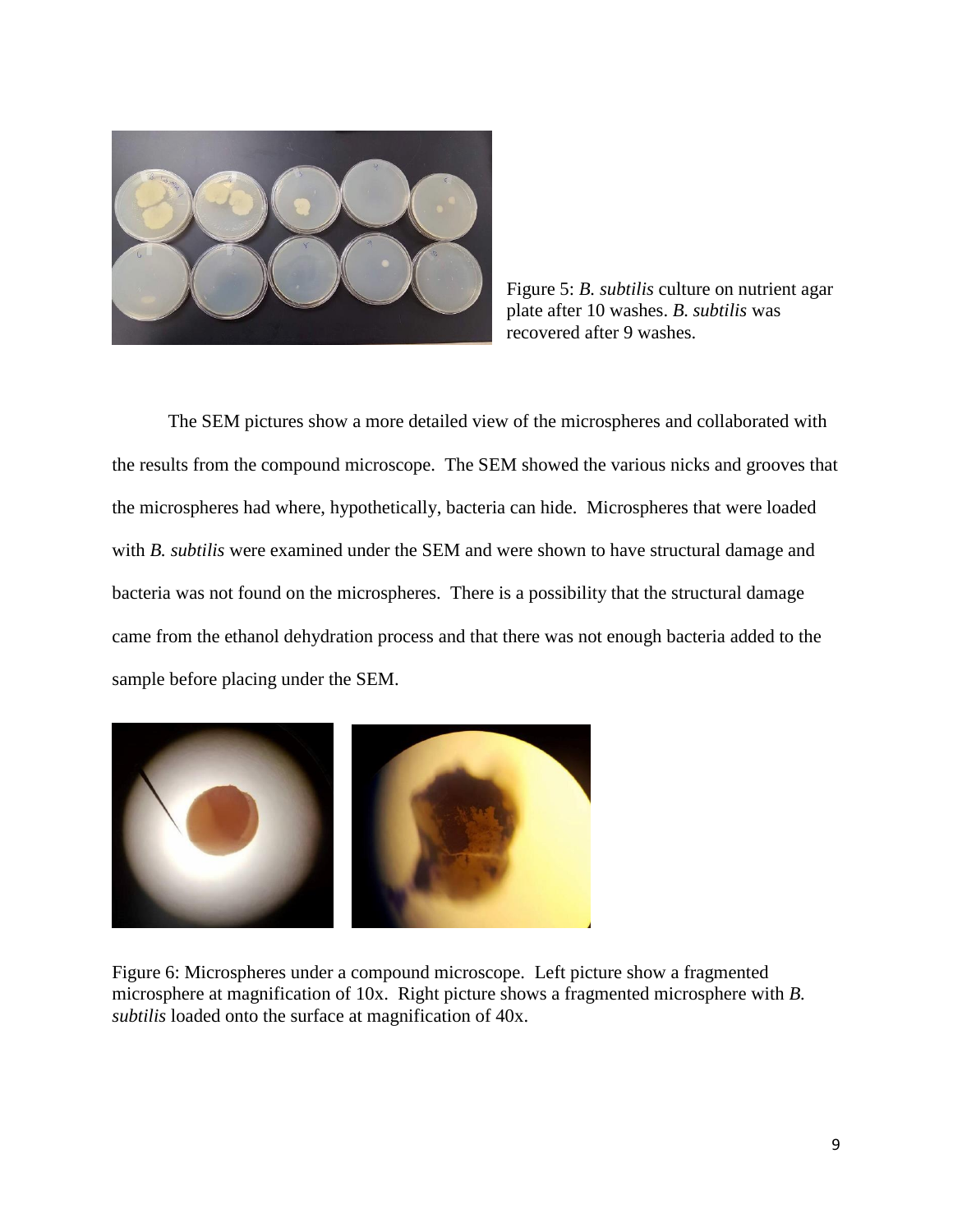

Figure 7: Snapshots of microspheres under the SEM. Magnifications from left to right are 200x, 55x, and 33x.



Figure 8: Microspheres that had structural damage. Possibility from the dehydration process with ethanol. Magnification from left to right are 1500x, 3500x, and 3700x.

#### **Discussion**

In order to get a better idea of the structure of the microsphere, light microscopy and the scanning electron microscope was used. It was hypothesized that there were nicks and grooves on the surface of the microspheres. There was no ability to see the details of the structure using the light microscope. Microspheres with loaded *B. subtilis* were treated with crystal violet in order to view the bacteria. Microspheres loaded with bacteria were examined under the microscope and bacteria cells were visible under the 1000x. The bacteria cells were visible as shown in Figure 6 and it was difficult to see the how exactly the bacteria were able to attach to the surface. The SEM which has a higher resolution than the compound microscope showed the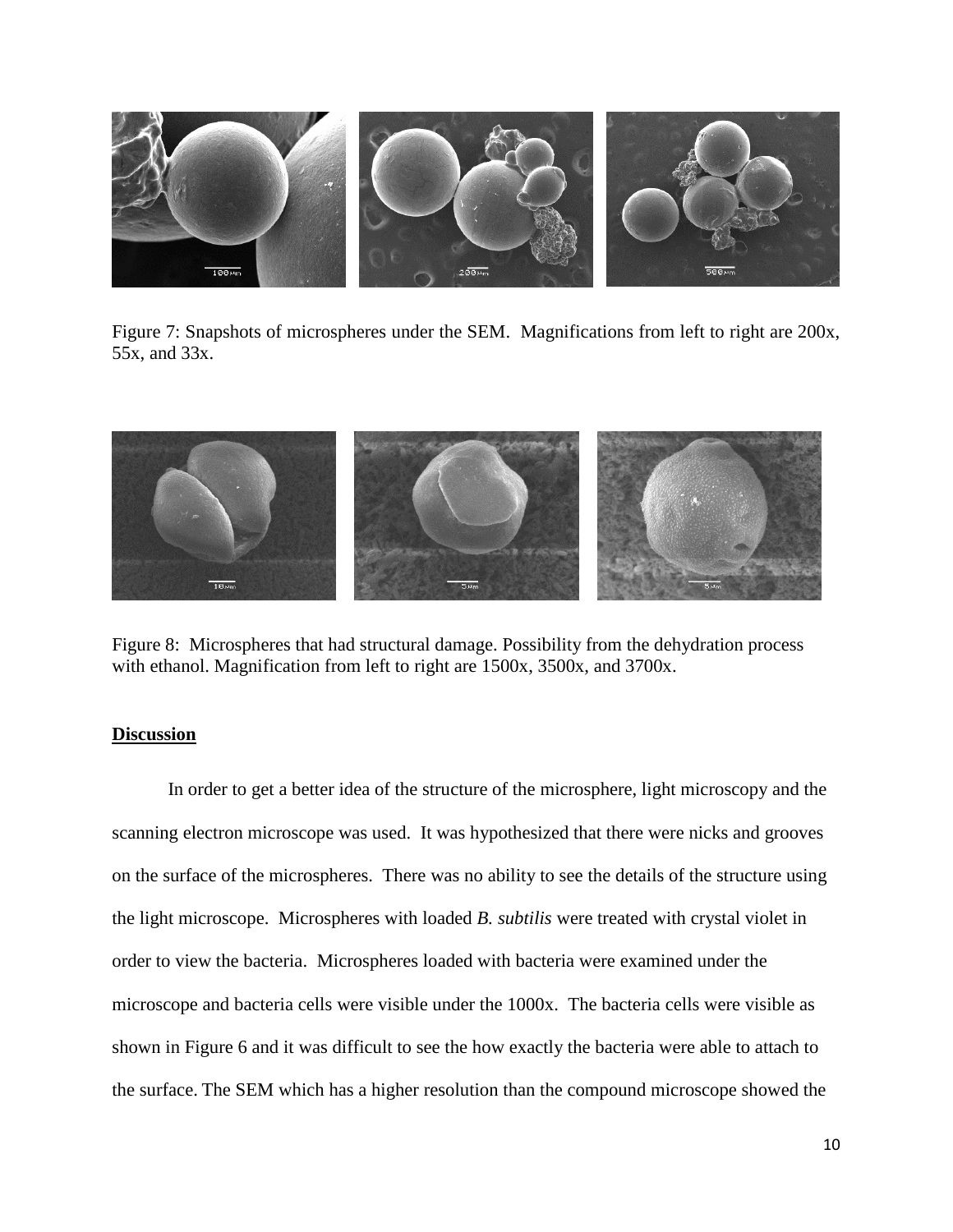various nicks and grooves on them, but didn't show bacteria attachment.. The microcrystalline wax on the microspheres acts as an adhesion with explains how bacteria are able to attach to the surface and how they can attach to each other.

The bacteria that was used in this study have been found to survive in water environments but the survival times vary. *E. coli* was found to survival in water and depending on the strain, it can survive more than 100 days. *E. coli* relies on its fimbriae to attach to surfaces and other cells. 8 *S. epidermidis* can survive for long periods of time on dry surfaces but it wasn't stated how long it can survive in water. This kind of bacteria produces a biofilm to attach to other cells and surfaces. Similar to *S. epidermidis*, *S. enteritidis* also produces a biofilm to attach to surfaces. It was also observed to be able to survive for long periods of time in water but there was no definite time frame.<sup>11</sup> *B. subtilis* can survive in water environments by transforming into an endospore but like the other types of bacteria, there was no set time of survival.<sup>12</sup> Past research suggested that these kinds of bacteria can survive in water but for most, there wasn't a defined time frame for survival. Further research could be done to look at how long bacteria can survive in water after being dislodge from objects.

Many different research articles discussed the environmental impact that these microspheres have. One research article estimated that Americans were flushing down close to 8 trillion microspheres daily into the water ecosystems.<sup>3</sup> Furthermore, these microspheres have the ability to be fragmented into smaller pieces since their structure consists of plastic and microcrystalline wax. Since they have the ability to fragment into smaller pieces, there is the possibility that they are able to avoid entrapment through filtration. The attachment of bacteria and the saline solution water tests gives the possibility that the microspheres facilitate bacteria movement in aquatic environments. This could probably lead to bacteria detachment and

11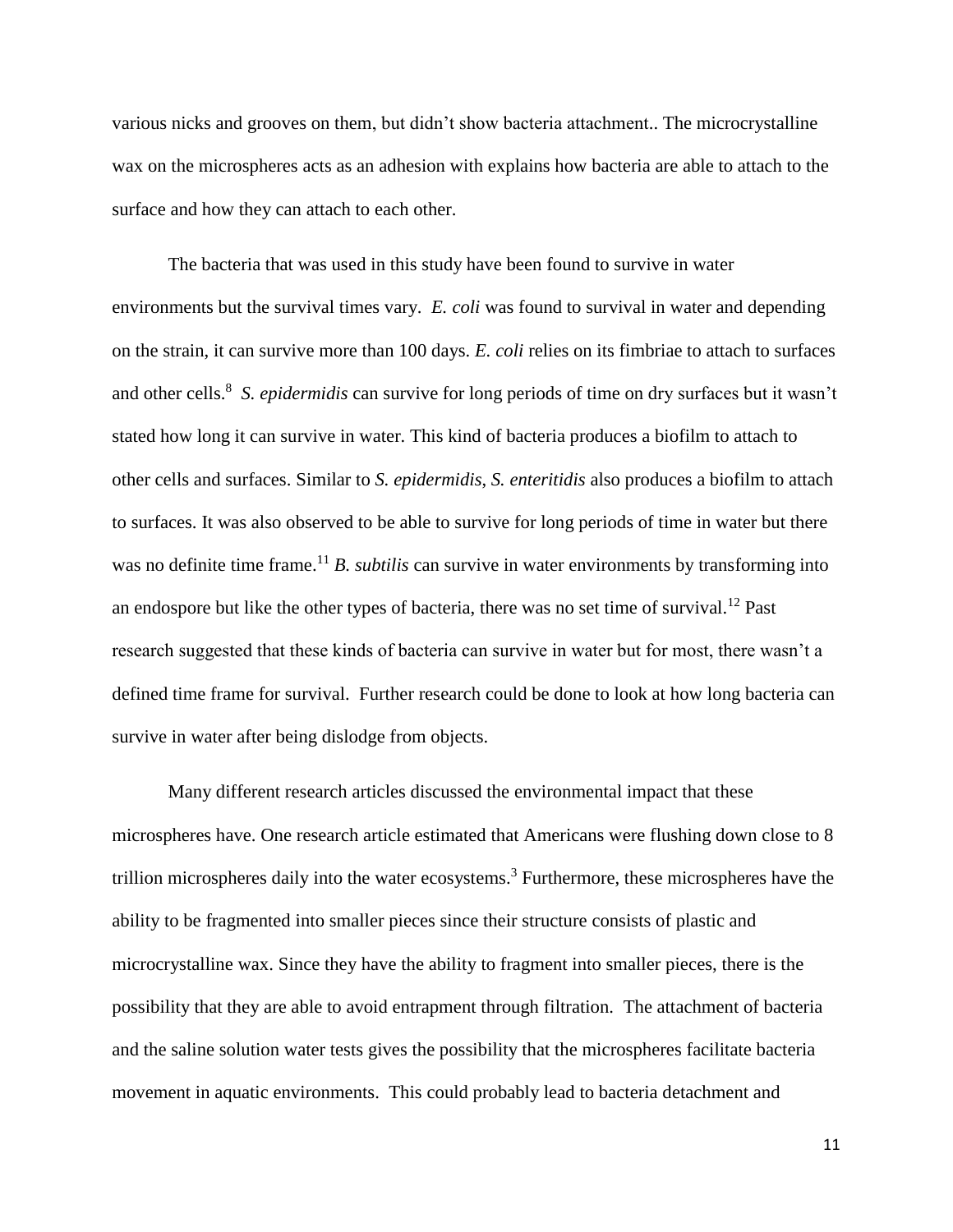increasing the levels in water. Also, bacteria that are found in local environments can also attach these microspheres. Microspheres levels have also been increasing and many other studies have noticed more of them in the environment. One article discussed how the Connecticut River has higher levels of these microspheres in the last 3 years.<sup>7</sup> The microspheres are able to float in liquids and many researchers noticed that fish and birds are chocking and dying off because of the microspheres getting lodged in throats or stuck in stomachs. These microspheres possibility have a larger environmental impact than what was originally thought. Since so many researchers and environmentalists have noticed the increase in microspheres in aquatic environments, they started to rally behind the idea of banning these microspheres. President Obama had enacted a law in 2015 that banned the microspheres and their production. The law stated that on July  $1<sup>st</sup>$ , 2017, the microsphere production would cease and they should be phased out from products by 2019.<sup>13</sup> There are steps already in place to prevent more of these microspheres from entering aquatic environment but in the meantime, there are still microspheres entering the water systems.These microspheres are a possible environmental hazard and the ability for bacteria to attach and detach so easily could possibly have another harmful impact.

#### **Conclusion**

This study discussed the possibility of bacteria being able to attach to microspheres and if they are able to detach as well. The saline solution wash tests showed that bacteria is able to attach to the microspheres as well as detach when shaken. These microspheres have already been known to be causing harm to the environment and the bacteria that can attach adds another possible risk. How bacteria were able to stay on the microspheres was inconclusive but this opens the opportunity for more research to be done. Further research could be also done to see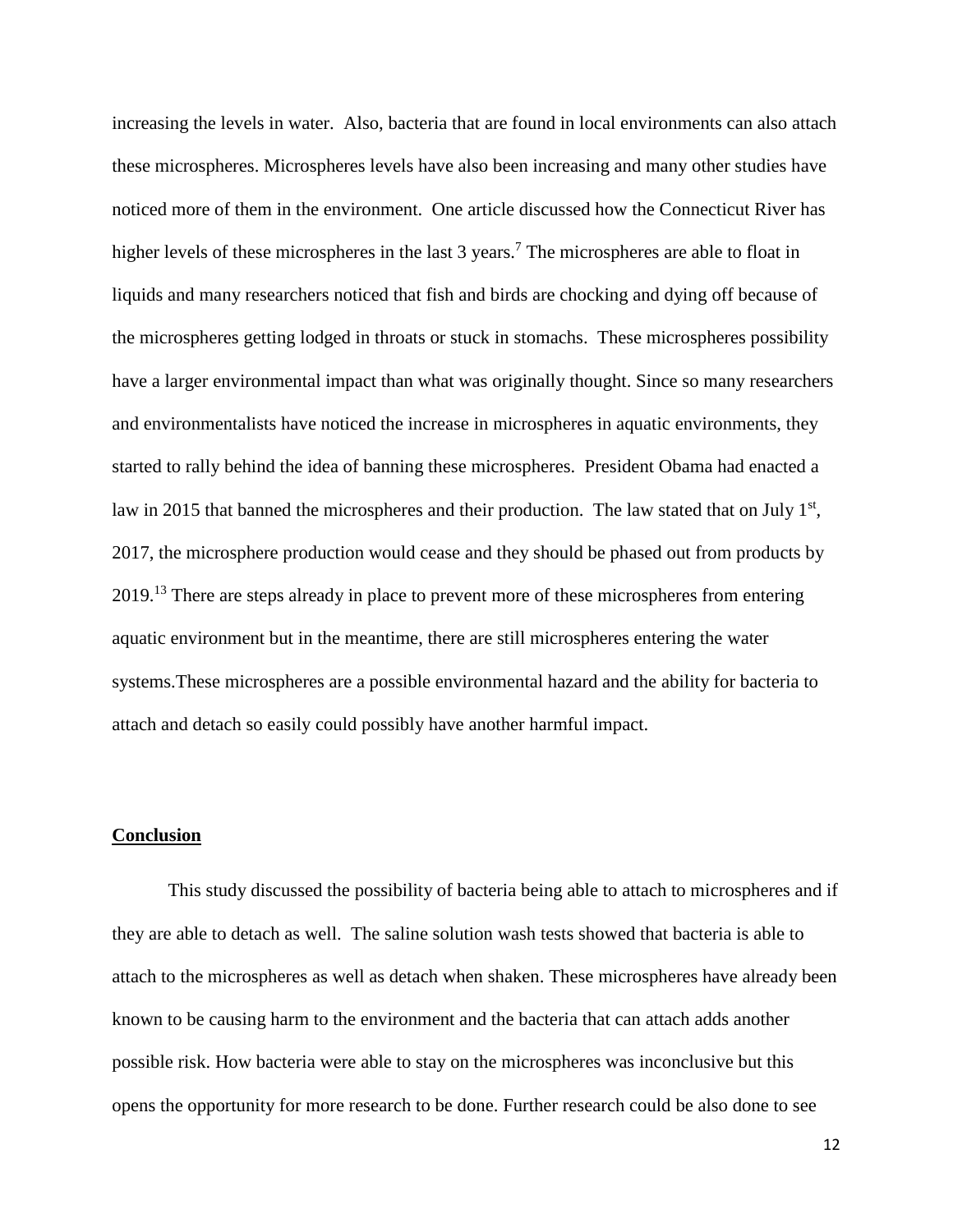bacteria survival rates in water and see if any environment bacteria competes with the bacteria done in this study.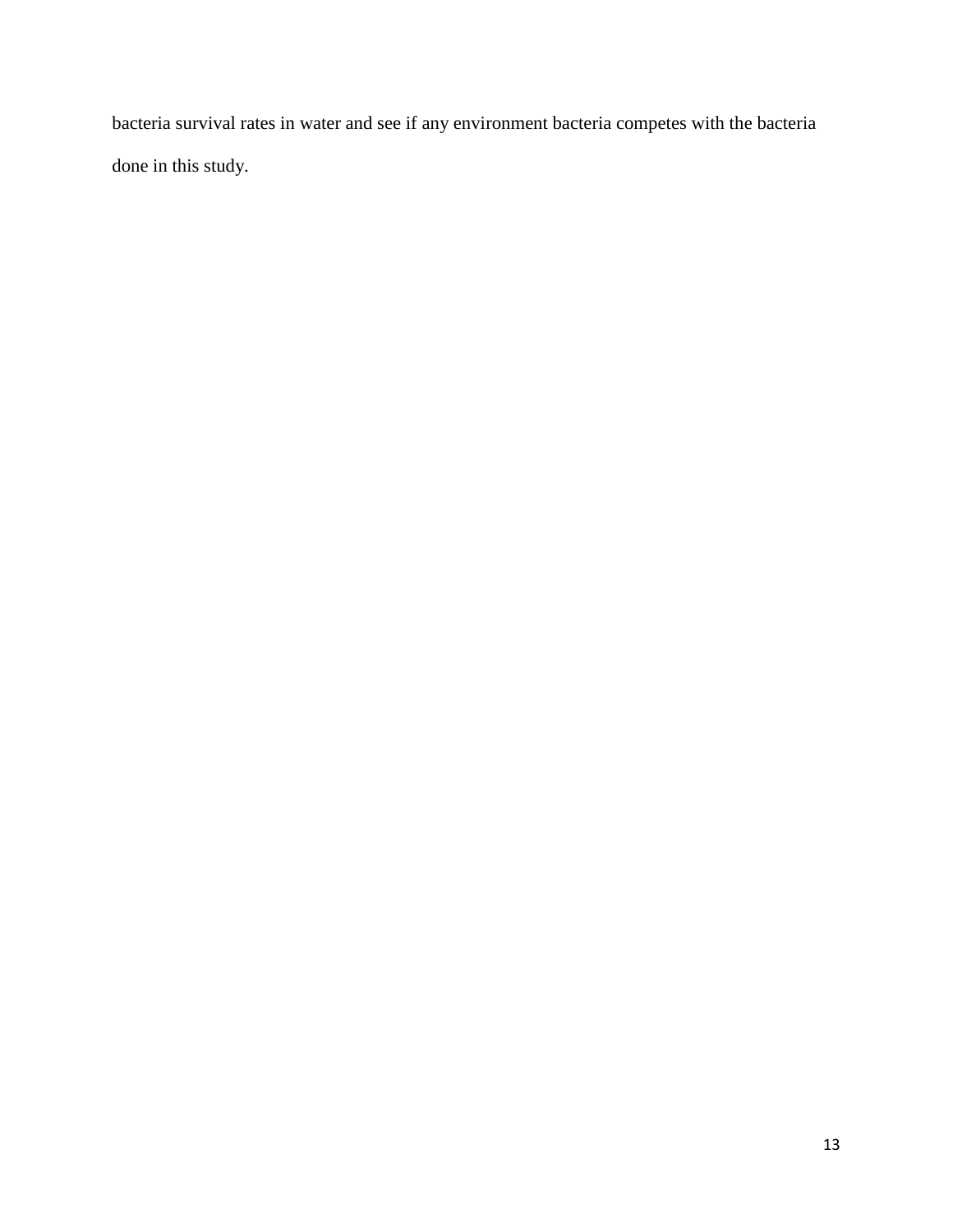### **References**

- (1) Boerger CM, Lattin GL, Moore SL, Moore CJ. 2010. Plastic ingestion by planktivorous fishes in the North Pacific Central Gyre. Mar Pollut Bull. 60(12):2275-8. Accessed January 9, 2017. doi: 10.1016/j.marpolbul.2010.08.007.
- (2) Fendall LS, Sewell MA. 2009. Contributing to marine pollution by washing your face: microplastics in facial cleansers. Mar Pollut Bull. 58(8):1225-8. Accessed January 7, 2017. doi: 10.1016/j.marpolbul.2009.04.025.
- (3) Rochman CM, Kross SM, Armstrong JB, Bogan MT, Darling ES, Smyth Ar, Verissmo D. 2015. Scientific evidence supports a ban on microbeads. Environ Sci Technol. 49(18):10759-61. Accessed April 3, 2017. doi: 10.1021/acs.est.5b03909.
- (4) Roy PK, Hakkarainen M, Varma IK, Albertsson AC. 2011. Degradable polyethylene: fantasy or reality. Environ Sci Technol. 45(10):4217-27. Accessed November 5, 2016. doi: 10.1021/es104042f.
- (5) Tanaka K, Takada H, Yamashita R, Mizukawa K, Fukuwaka MA, Watanuki Y. 2013. Accumulation of plastic-derived chemicals in tissues of seabirds ingesting marine plastics. Mar Pollut Bull. 69(1-2):219-22. Accessed December 1, 2016. doi: 10.1016/j.marpolbul.2012.12.010.
- (6) Tuson HH, Weibel DB. 2013. Bacteria-surface interactions. Soft Matter. 9(18): 4368– 4380. Accessed March 5, 2017. doi: 10.1039/C3SM27705D.
- (7) Standard Ed. 2015. Southern Connecticut University prof says microbeads impacting the Sound. New Haven Register. Accessed April 1, 2017. [http://www.nhregister.com/article/NH/20150927/NEWS/150929554.](http://www.nhregister.com/article/NH/20150927/NEWS/150929554)
- (8) Flink KP. 1987. The long-term survival of *Escherichia coli* in river water. J Appl Bacteriol. 63: 261-270. Accessed March 20<sup>th</sup>, 2017. http://www.pcwp.tamu.edu/docs/lshs/end-notes/the%20longterm%20survival%20of%20e.%20coli%20in%20river%20water-0071796226/the%20longterm%20survival%20of%20e.%20coli%20in%20river%20water.pdf
- (9) Cornell Chronicle. 1997. Salmonellosis (Public Health Concerns for the Farm Family and Staff). <http://www.news.cornell.edu/stories/1997/12/salmonella-fact-sheet>
- (10) Himathongkham S, Nuanualsuwan S, Riemann H. 1999. Survival of *Salmonella enteritidis* and *Salmonella typhimurium* in chicken manure at different levels of water activity. FEMS 172: 159- 163. Accessed April 5th, 2017. doi: 10.1111/j.1574-6968.1999.tb13464.x.
- (11) Yanga Y, Kumara A, Zhenga Q, Yuka HG. 2015. Preacclimation alters *Salmonella Enteritidis* surface properties and its initial attachment to food contact surfaces. 128: 577-585. Accessed April 6th, 2017. [http://www.sciencedirect.com/science/article/pii/S0927776515001459.](http://www.sciencedirect.com/science/article/pii/S0927776515001459)